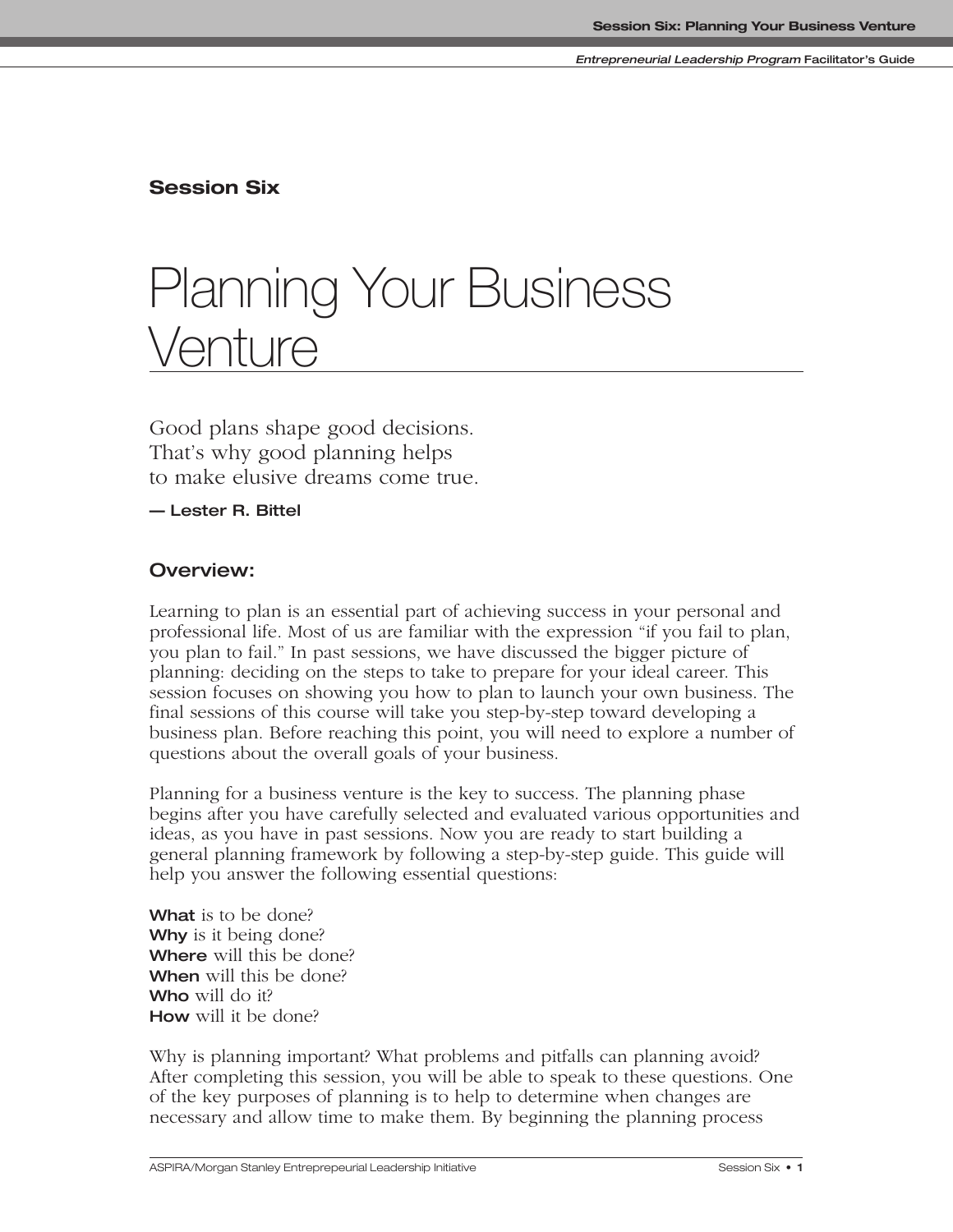early, you will be able to make adjustments to your business plan before it is formally reviewed and critiqued.

**Note to Instructor:** The format for this session deviates slightly from what you have used in the past to allow students a block of time to brainstorm and research the answers to the planning questions poised in the materials. You should be prepared to move students to a computer lab where they can begin writing their venture plan. The students' discussion and writing time should continue beyond this class period and you should set deadlines for when you expect them to submit the written responses to each question. To maximize time, you may decide to eliminate the class discussion and book discussion portions of this session. However, these activities are included in the guide.

#### **Session Goal:**

To begin the process of developing a business plan.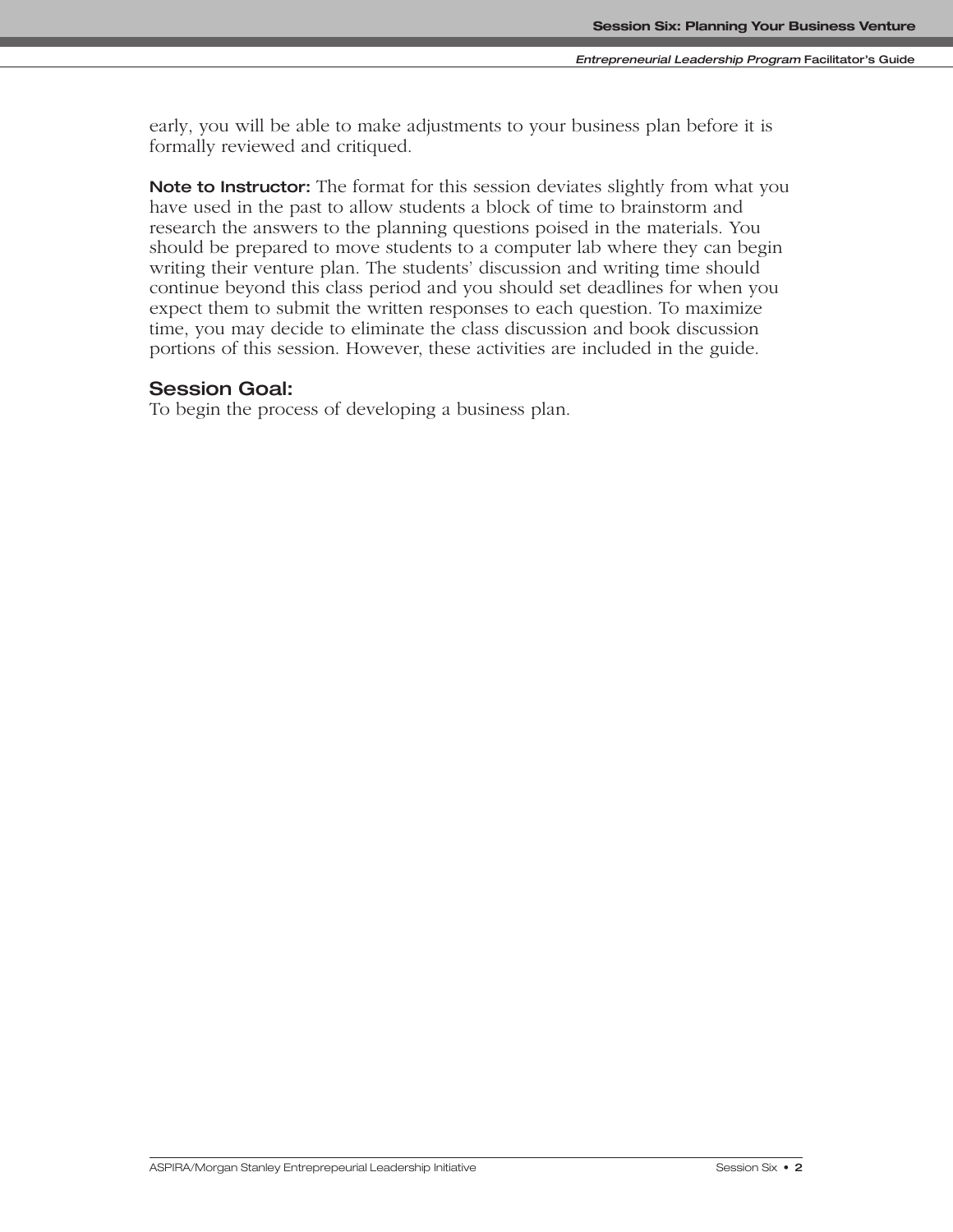| <b>Suggested Activities</b>                                                                                     | <b>Time</b> | Objective                                                                                                                                                                                        |
|-----------------------------------------------------------------------------------------------------------------|-------------|--------------------------------------------------------------------------------------------------------------------------------------------------------------------------------------------------|
| 6.1 Presentation: Why<br>its important to have a<br>business plan<br>presentation                               | 10          | To recognize the importance of<br>venture planning and give<br>examples of how planning can<br>overcome problems                                                                                 |
| 6.2 Presentation: What<br>is a Business Plan?<br>presentation                                                   | 10          | Introduce students to the concept<br>of a business plan and present<br>areas of investigation for future<br>session                                                                              |
| 6.3 Class Discussion:<br><b>Review background</b><br>research, current<br>events and case studies<br>discussion | 25          | Solicit input from students on<br>what they have observed about<br>leadership in entrepreneurship in<br>the news.                                                                                |
| 6.4 Class Discussion:<br><b>Background Reading</b><br>book talk                                                 | 20          | Discuss this week's assigned text.<br>Review the major lessons and<br>answer any questions. Determine<br>how students can put the<br>information to use for their own<br>entrepreneurship plans. |
| <b>6.5 Session VII Preview</b><br>and Assignments<br>$\bullet$<br>preview                                       | 5           | Provide overview of next session's<br>topic. Clarify time and meeting<br>place of next activity. Assign<br>background reading.                                                                   |
| 6.6 Interaction - Initial<br><b>Steps to Formulating</b><br>a Business Plan<br>interaction                      | 45          | Brainstorm and begin writing<br>responses to fundamental<br>questions posed in a business<br>plan.                                                                                               |

# **Section activities at a glance:**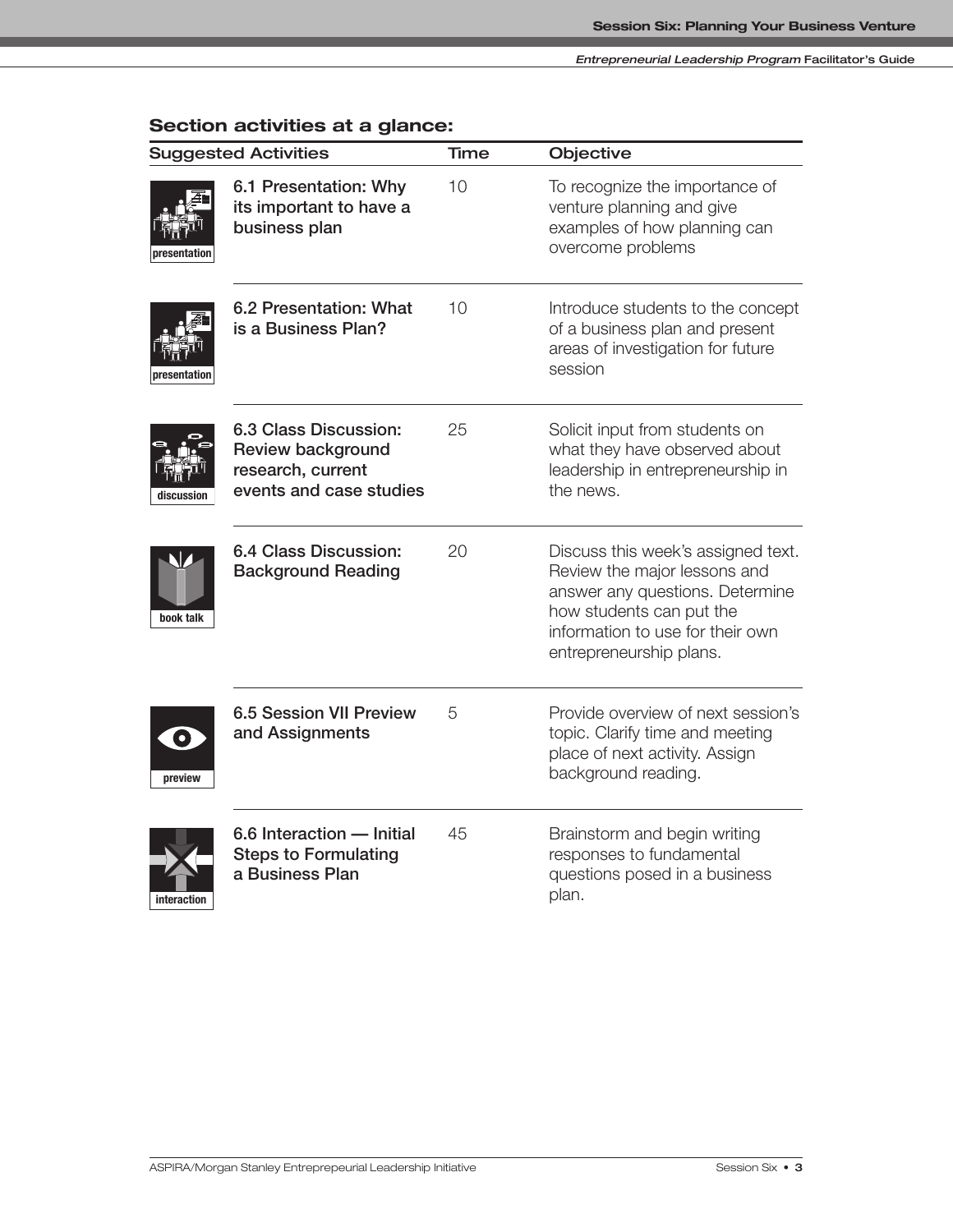

**Activity 6.1: Presentation: Why is it important to have a business plan?**

**Time:** 10 minutes

**Purpose:** To recognize the importance of venture planning and give examples of how planning can overcome problems

**Materials Needed:** Chalkboard, overhead and transparencies, or flip chart, participant handouts.

#### **Facilitator Presentation — Discussion Notes:**

By now, students have heard that the end result of the *Aspira Business Club* meetings is the opportunity to create a business plan. Students who just want to roll up their sleeves and start operating their dream business may be wondering why the business planning process must come first. It is important for eager entrepreneurs to understand why developing a business plan is so important. Below are topics that the instructor should cover.

#### **I. First of all, what is a business plan?**

We will discuss the details of the business plan format in a few minutes. Basically, a business plan is a formal presentation (often a document and Power Point slides) that outlines how you will launch, market, manage and finance your business idea. It shows how well you and your partners are qualified to run the business. Anyone reviewing your business plan should be able to see how much thought you have put into your business idea and opportunity.

The venture plan is a basic planning tool, but it also bridges the gap between thinking and doing. The general planning framework described in the last section essentially forces the entrepreneur to ask and clarify specific questions before starting a venture. The venture plan will contain some of the same questions as asked in the framework, but a **decision**, **action**, or **statement** will be made on each.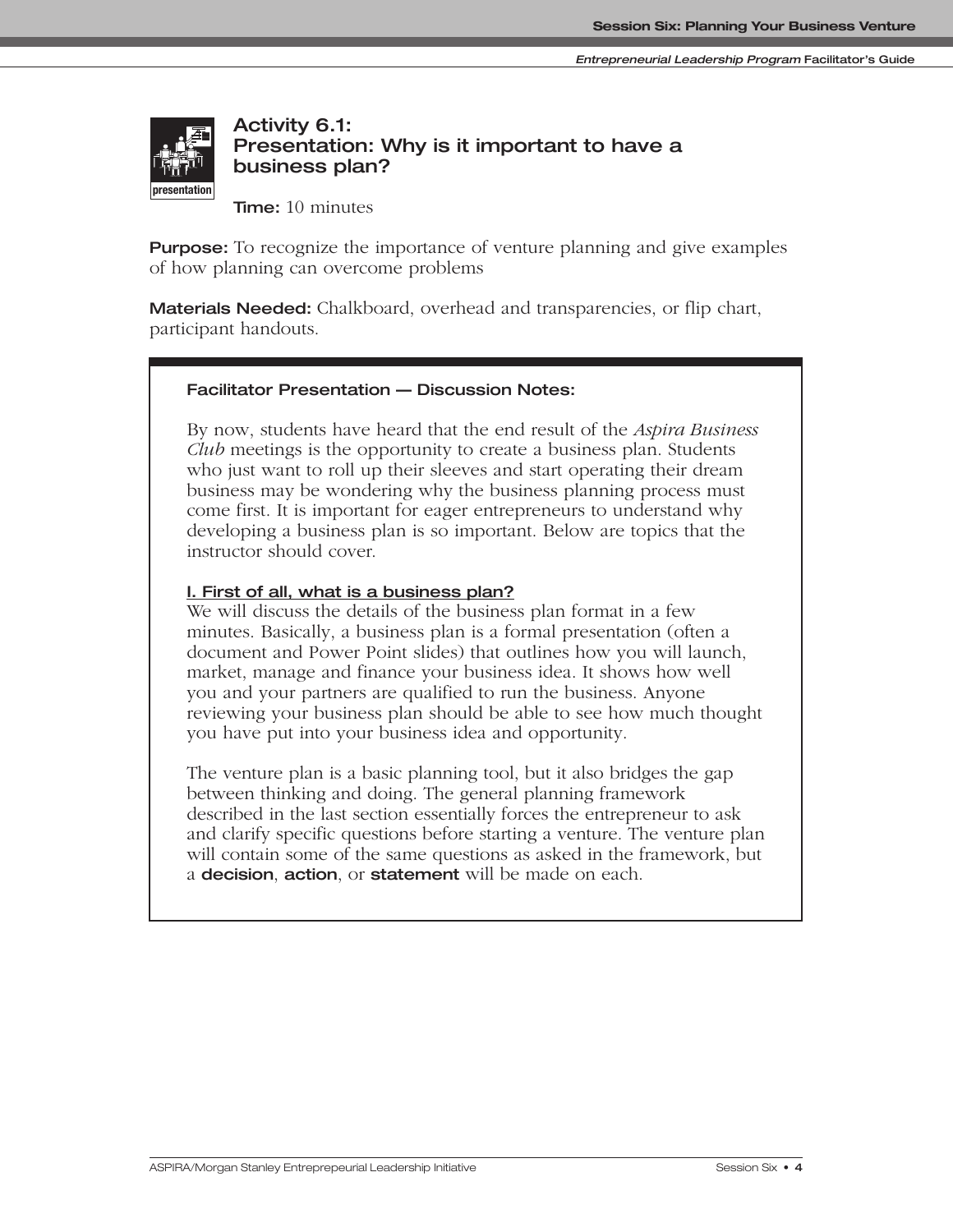#### **II. Why is business planning so important?**

From the Small Business Association web site<sup>1</sup>:

"…A business plan precisely defines your business, identifies your goals, and serves as your firm's resume. The basic components include a current and pro forma balance sheet, an income statement, and a cash flow analysis. It helps you allocate resources properly, handle unforeseen complications, and make good business decisions. Because it provides specific and organized information about your company and how you will repay borrowed money, a good business plan is a crucial part of any loan application. Additionally, it informs sales personnel, suppliers, and others about your operations and goals."

What are possible benefits of preparing a venture plan? Some items that students may discuss include:

- effective teamwork;
- learning from mistakes and failures;
- the process of reassessing and realigning objectives and goals as the venture progresses; and,
- getting effective support, advice, and assistance.

#### **III. Who will see my business plan?**

Eventually, anyone who is willing to take a risk on being a part of your business venture will see your plan. This includes investors such as a bank or other supporting organization or individuals that may lend you money to get started. Other interested parties include organizations that may choose to partner with you, as well as suppliers and buyers who will depend on your business to buy or sell their products.

For the purpose of this course, the club leader and club members will have a lot of input into your plan. Once your plan is in a more final form, ABC mentors will review it and give you further suggestions. At the end of the course, you will have an opportunity to submit your plan to competitions that provide funding for business start ups. Your club leader may also provide you will other ideas to move from business plan to business venture.

<sup>1</sup> http://www.sba.gov/starting\_business/planning/basic.html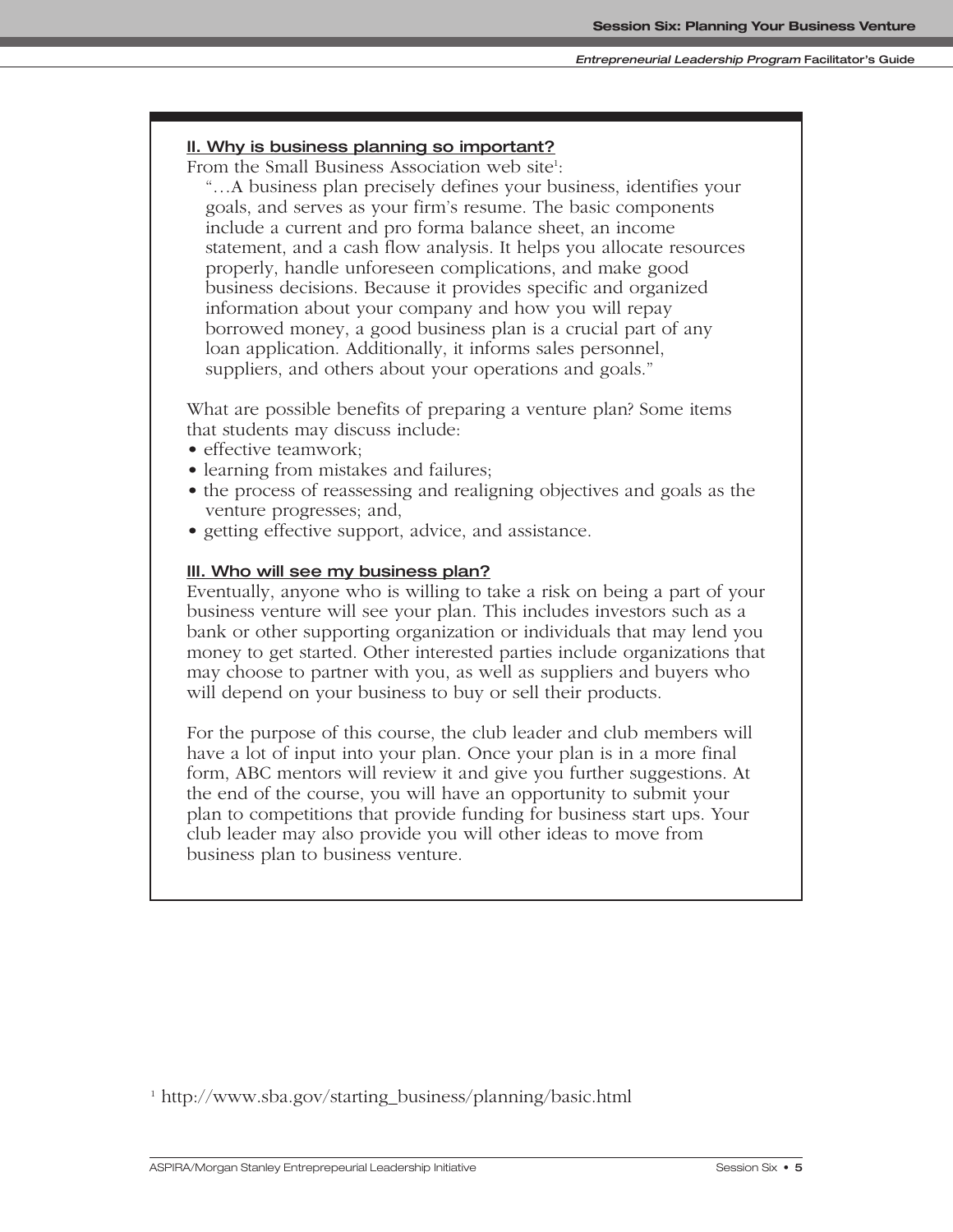#### **IV. Where do I begin?**

You have already begun by evaluating opportunities and ideas for your venture. This session will require that you begin formulating and answer many tough questions that are the basis of a business plan. As you begin putting your responses in writing, be aware of some general rules for preparing a venture plan:

- Be honest with yourself and your teammates, investors, and others involved in your plan.
- Practice good writing skills: use clear language, accentuating the positive.
- Show you have done your homework: make sure it is clear that you have carefully evaluated your business idea and opportunity, and that you have taken the time to look at other business cases, both the successes and the failures
- Stress your uniqueness: how do you and your business idea stand out from the crowd?
- Make the plan legible and neat: use appropriate print and paper.
- Use charts, tables, illustrations and photographs when applicable
- Avoid stereotyping: racial, gender, rural/urban.
- Be realistic: do not exaggerate what you will be able to do with your time and resources.

#### **Discussion questions:**

Who will the plan be presented to?

What mentors can we ask to help review the business plans? How will the plan be presented to the class? to the local community? to those concerned with the proposal (financial institutions, interested investors, community officials, and others)?

What presentation skills do students need to develop in order to be the most convincing?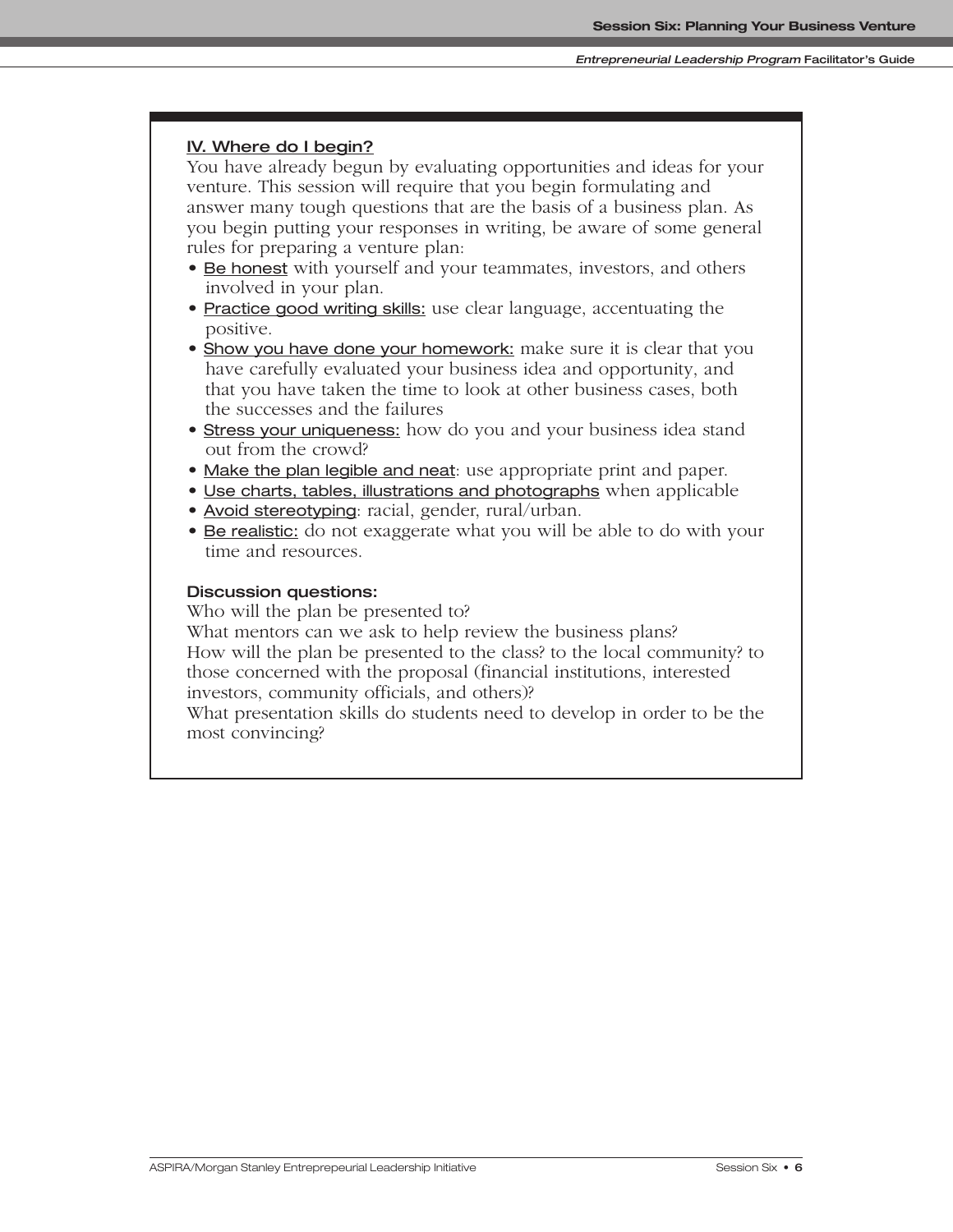

# **Activity 6.2: Presentation: What is a business plan?**

**presentation discussion discussion** 

**Purpose:** 

**Materials Needed:** Chalkboard, overhead and transparencies, or flip chart, participant handouts.

# **Facilitator Presentation — Discussion Notes:** (Encourage students to follow along on their handouts) Handout 1 shows an outline of a basic business plan. What goes in a business plan? The body can be divided into four distinct sections: 1) Description of the business 2) Marketing 3) Finances 4) Management Addenda should include an executive summary, supporting documents, and financial projections. Although there is no single formula, some elements are common to all business plans and they can be seen in the outline. By searching the Internet, you will be able to find sample business plans that show you what information is required and how it is typically presented. A sample business plan for JavaNet Café is included in the handouts. **Instructor notes:** Based on your time limits for the course, work with students to identify each section of the outline within the sample business plan. Have students begin making a list of documents and other materials they will have to compile for their business plans. Tell students that they may feel a little overwhelmed by the amount of information they will have to put together. However, the rest of the course will focus on taking care of each part step-by-step. The most important thing is to have a good business idea and focus on developing the details.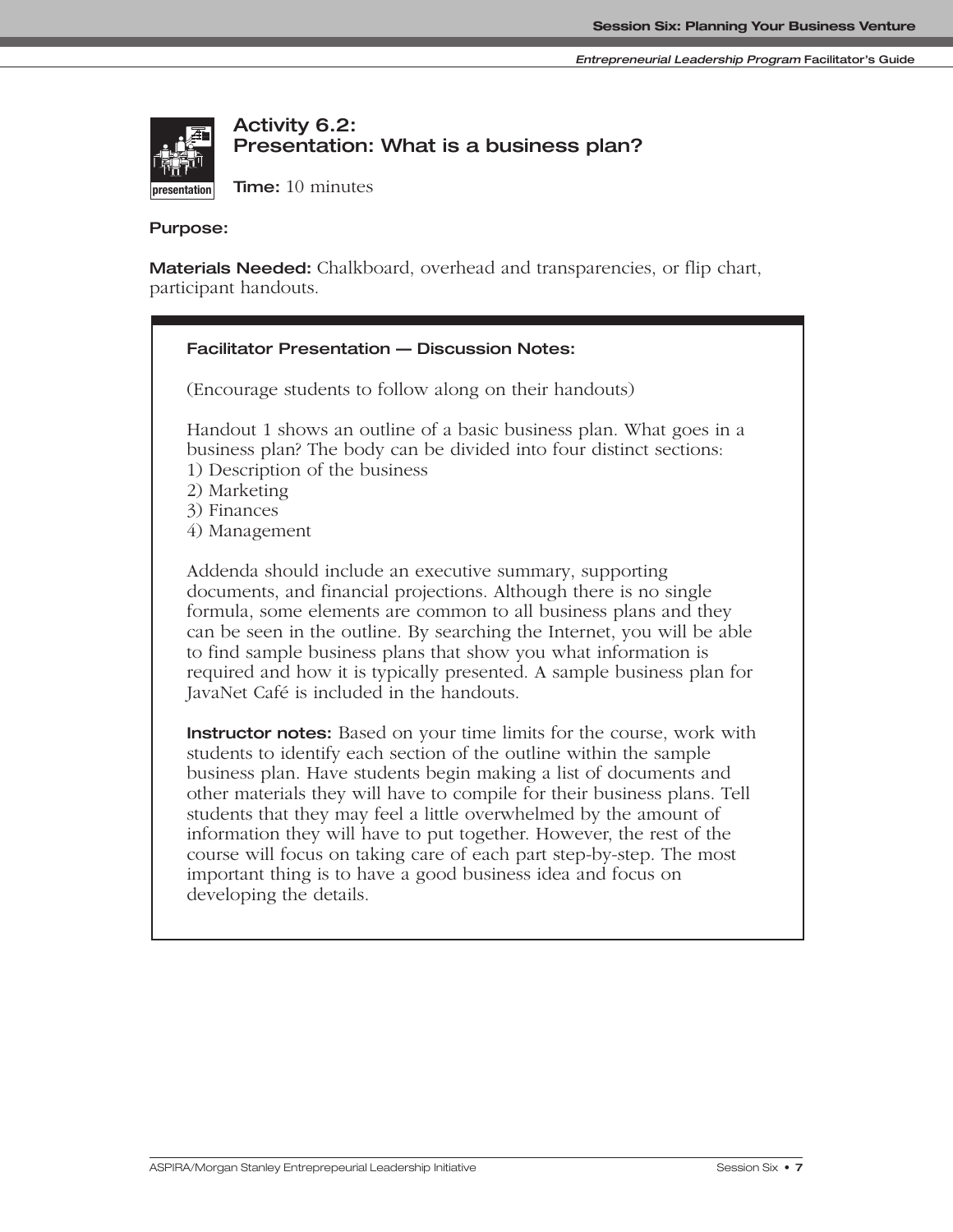

**Activity 6.3: Optional Class Discussion — Research, current events and case studies**

**Time:** 10 minutes

**Purpose:** Solicit input from students on what they have observed about business structure and skills, leadership and entrepreneurship over the past week.

**Materials Needed:** Chalkboard, overhead and transparencies, or flip chart; current events articles; journals.

#### **Discussion Ideas:**

**presentation discussion**

During a typical *Aspira Business Club* session, a portion of the time should be dedicated to discussing current events. You may have elected to assign a topic based on an upcoming session, or may leave this session open to students' interests. You may wish you use this portion of class to assess the students' current knowledge and opinions about entrepreneurship and business practices in general. Using the feedback, consider ways to tailor the course further to students' interests.



#### **Activity 6.4: Optional Discussion of Background Reading**

**Time:** 20 minutes

**Purpose:** Discuss this week's assigned text. Review the major lessons and answer any questions. Determine how students can put the information to use for their own entrepreneurship plans.

**Materials Needed:** "Book Discussion Notes" found in the *Teaching Entrepreneurship* Guide for whatever text has been assigned as the pre-course reading. Copies of participant handouts.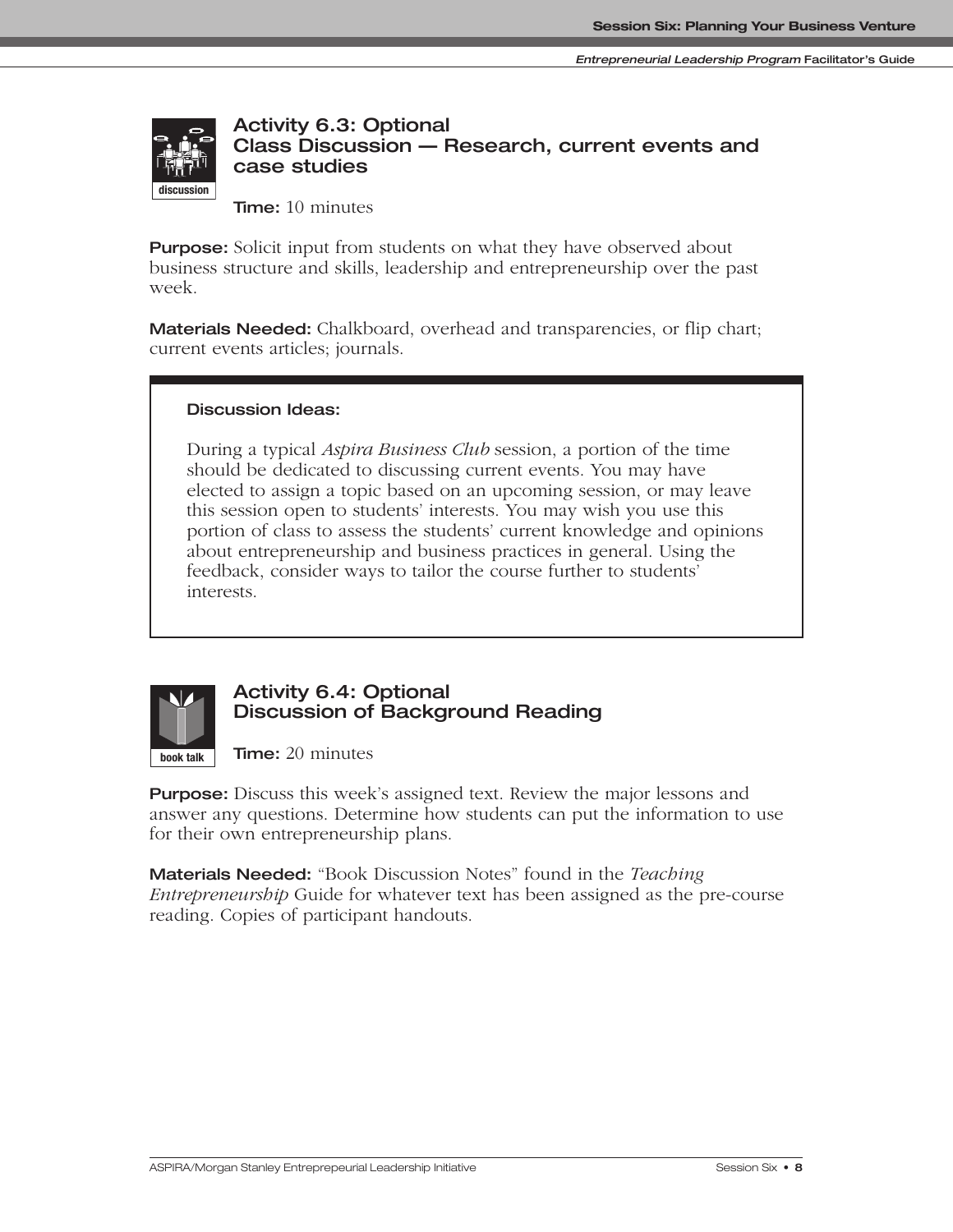## **Activity 6.5: Assignments & Session 7 Preview**  $\bullet$ **preview**

**Time:** 5 minutes

**Purpose:** Provide overview of next session's topic. Clarify time and meeting place of next activity. Assign background reading, journal entry and research topics.

#### **Materials Needed:** None

#### **Steps to Cover:**

**presentation discussion**

- 1) Using the Objectives section of the Session 6 Facilitator's Guide, preview the topics that will be discussed during the next session.
- 2) Assign students a topic for next week's journal entry.
- 3) Assign the pages or chapters for the next session's book discussion.
- 4) Make sure that students are clear on the next meeting time and place of the *Aspira Business Club*. Indicate how any schedule changes will be communicated and decide if you or a student will send a reminder.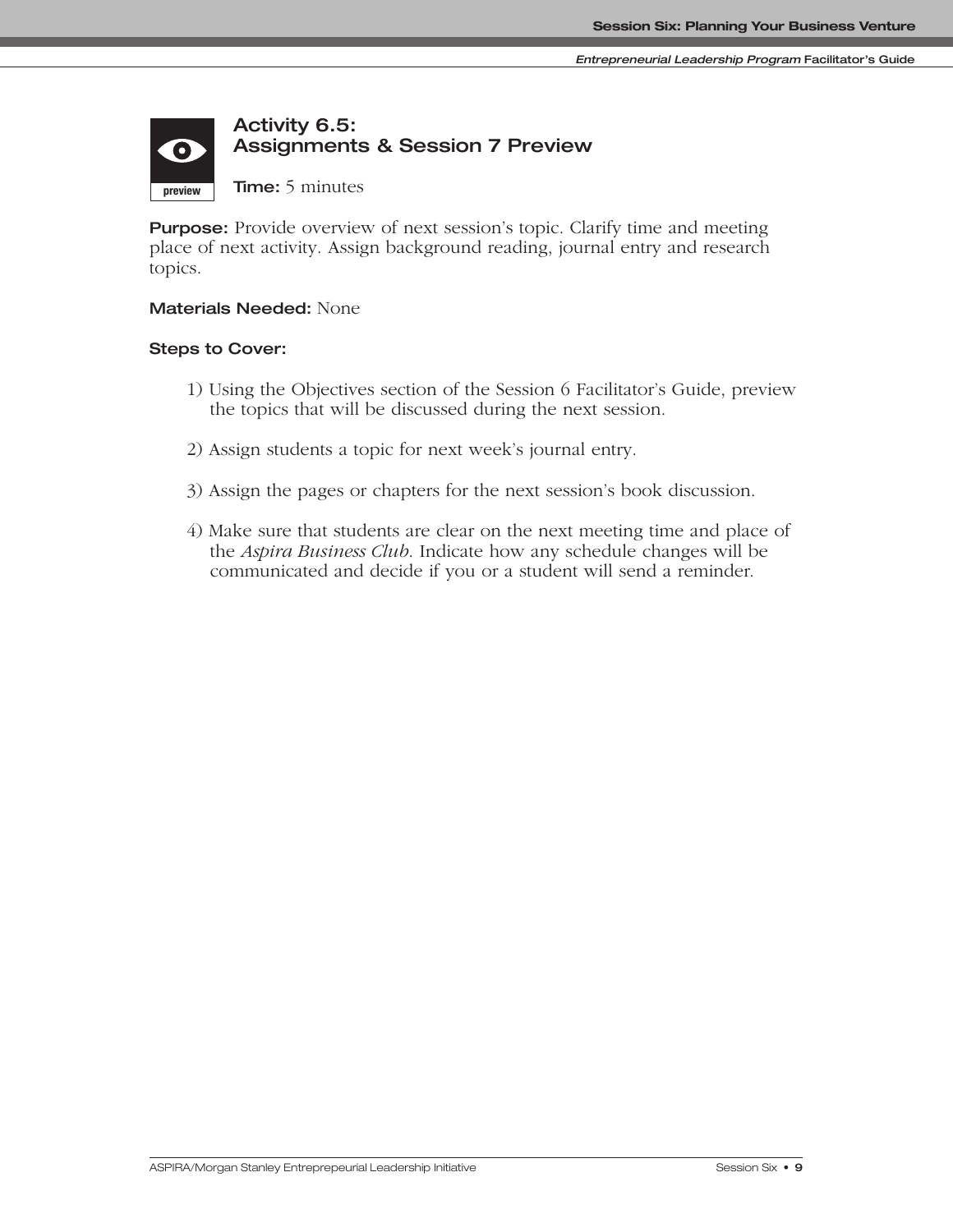**Entrepreneurial Leadership Program Facilitator's Guide**



**Purpose:** Brainstorm and begin writing responses to fundamental questions posed by a business plan.

**Materials Needed:** Handouts; flip chart, markers and tape; computers for recording responses and floppy disks so that students can take files with them.

**Introduction:** Students have had an opportunity to see a business plan outline and review a sample plan. They should now begin working in teams to answer critical questions that form the basis of a business plan.

Before starting your planning process, ask yourself:

How large is your practice/company? What is you annual revenue? How many hours per week do you work? Do you work on weekends? Do you travel? And most importantly, are you happy?

Tough questions? Maybe. But, they need to be answered honestly and realistically, as they will help in the creation of your vision and goals.

#### **Steps to complete:**

- 1) Students should divide into two or more teams of the most logical arrangement. If groups will be presenting business plans together, this is a time for them to come together as a team. If individuals are presenting plans, group them according to type of business (service vs. product; or community-benefit vs. profit).
- 2) Remind students that this is an initial brainstorming session, but that each business venture requires its own plan. Therefore, if anyone is working independently, he or she must submit individual responses to the questions.
- 3) Provide each team with copies of the handout containing the brainstorming assignment
- 4) Give students a timeframe in which they will discuss the questions in class. Encourage them to schedule additional meetings with each other outside of class.
- 5) Encourage each team to appoint a leader to write the responses on the flip chart and guide the discussion. Each team should nominate a secretary who will write down, compile and distribute the brainstorming results to each person.
- 6) At the end of the session, give students a date or dates for when you will expect them to hand in the responses to each question for the instructor's review.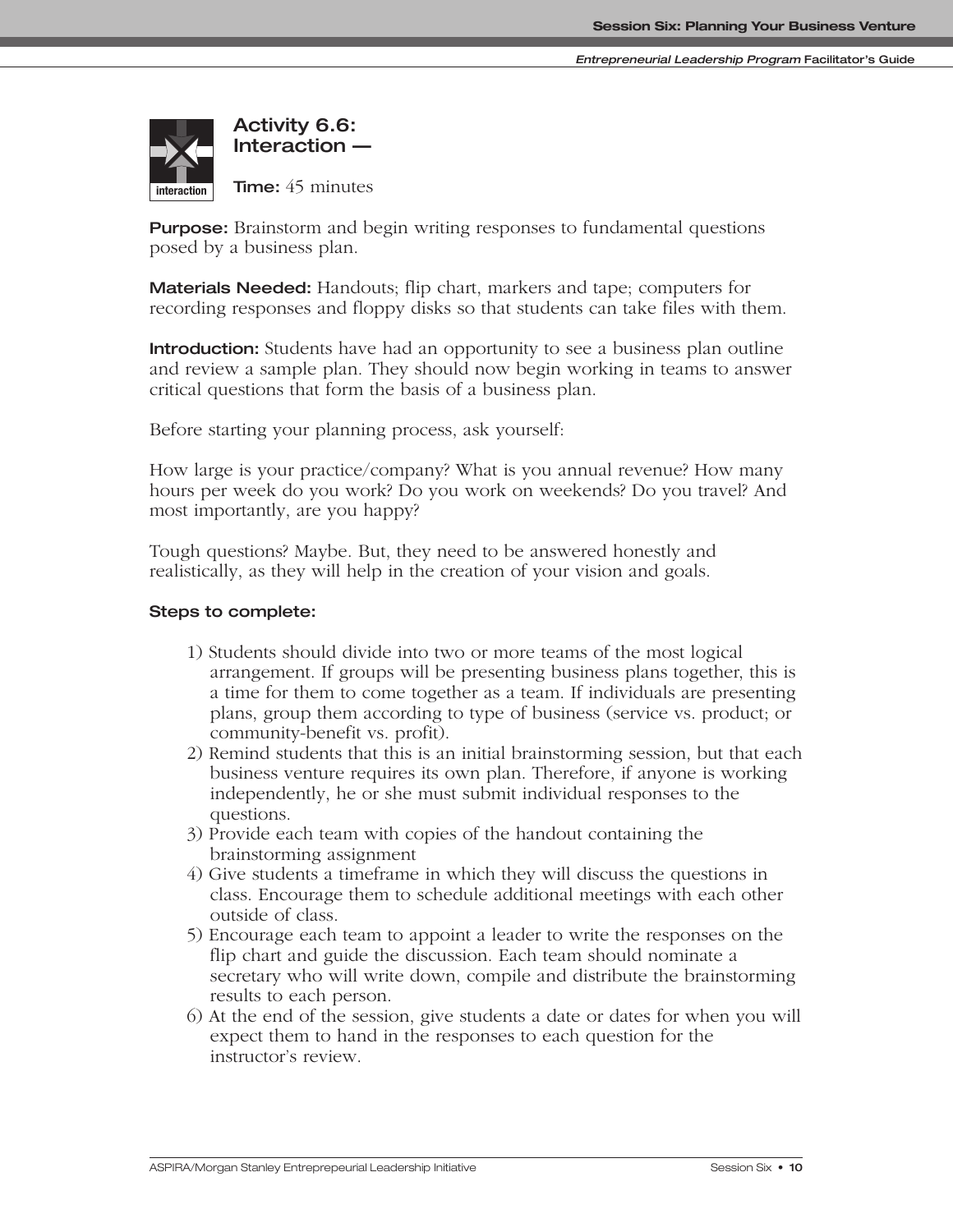7) If there are to be group submissions, the team should assign topics to individuals. If there are individual submissions, each person must submit a complete response to each question.

Thank the students for contributing to a successful meeting of the *Aspira Business Club*. Remind them that the process should be participatory and you look forward to their comments and suggestions for the next session.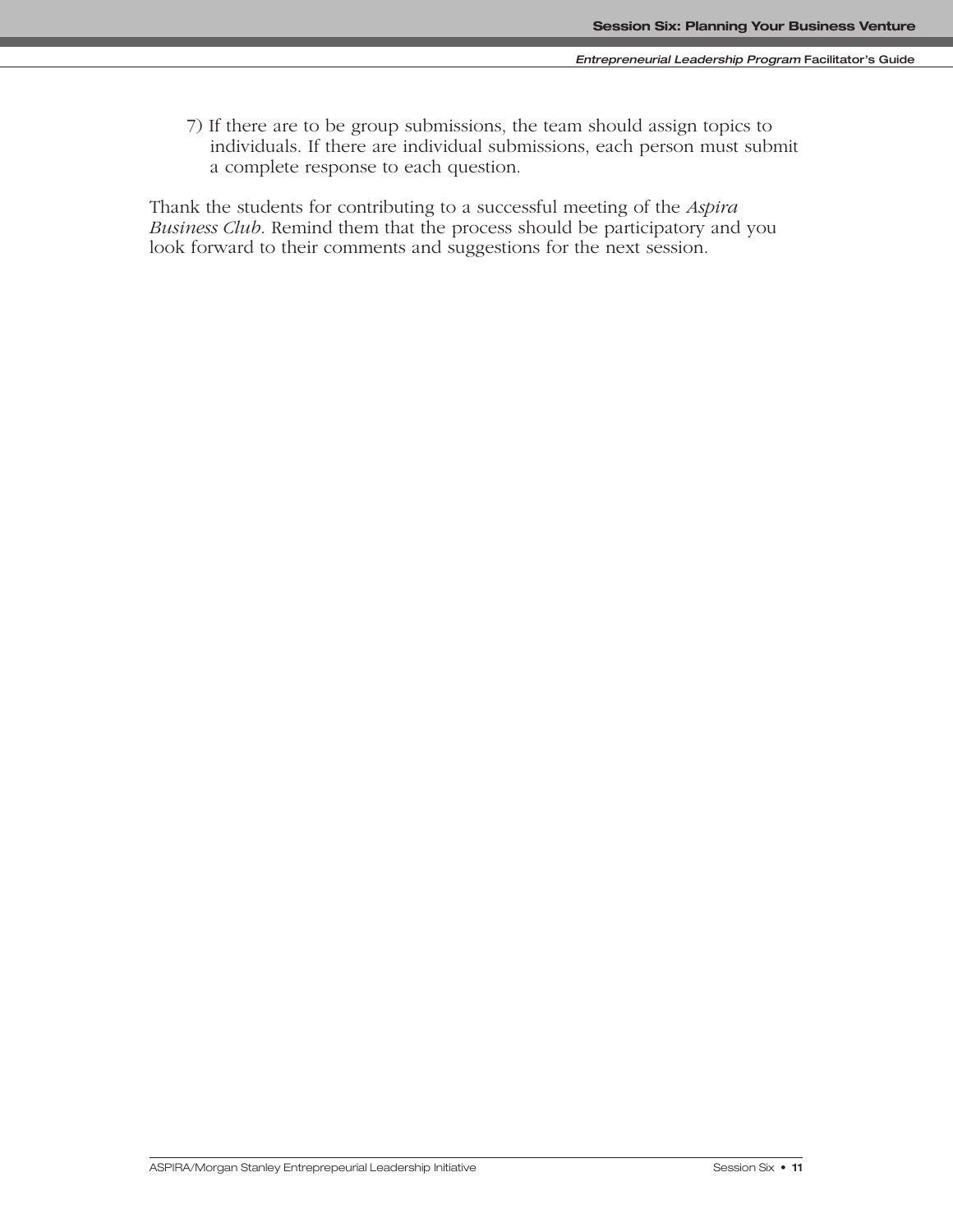**Entrepreneurial Leadership Program Facilitator's Guide**

# **Handout 1: Business Plan Outline**

#### **1) Cover sheet**

#### **2) Statement of purpose**

#### **3) Table of contents**

#### I. The Business

- A. Description of business
- B. Marketing
- C. Competition
- D. Operating procedures
- E. Personnel
- F. Business insurance

#### II. Financial Data

- A. Loan applications
- B. Capital equipment and supply list
- C. Balance sheet
- D. Breakeven analysis
- E. Pro-forma income projections (profit & loss statements)
- Three-year summary

Detail by month, first year

Detail by quarters, second and third years

Assumptions upon which projections were based

F. Pro-forma cash flow

#### **III. Supporting Documents**

Tax returns of principals for last three years Personal financial Statement (all banks have these forms) For franchised businesses, a copy of franchise contract and all Supporting documents provided by the franchisor Copy of proposed lease or purchase agreement for building space Copy of licenses and other legal documents Copy of resumes of all principals

Copies of letters of intent from suppliers, etc.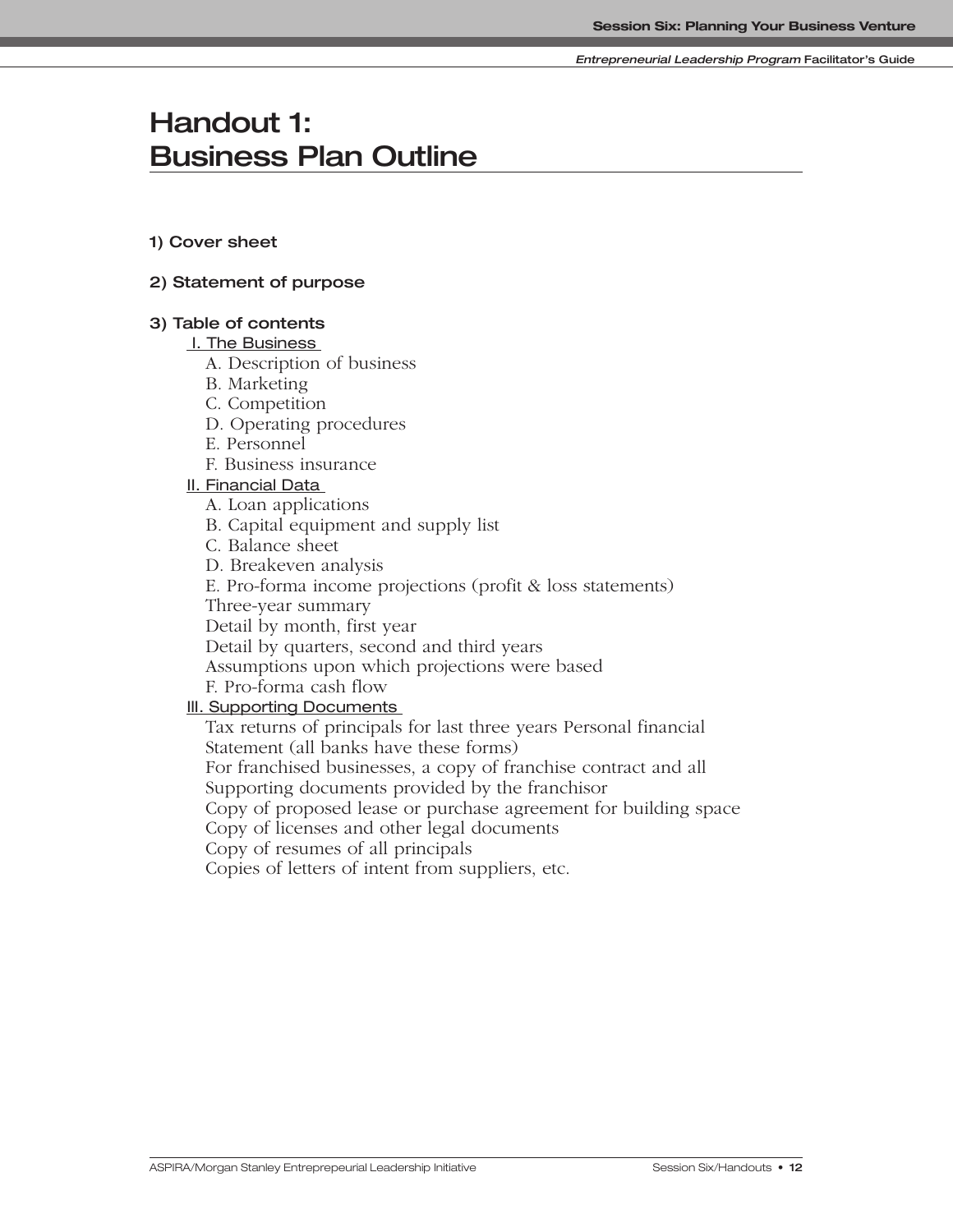**Handout 2: JavaNet Internet Café: Sample Business Plan (attached)**